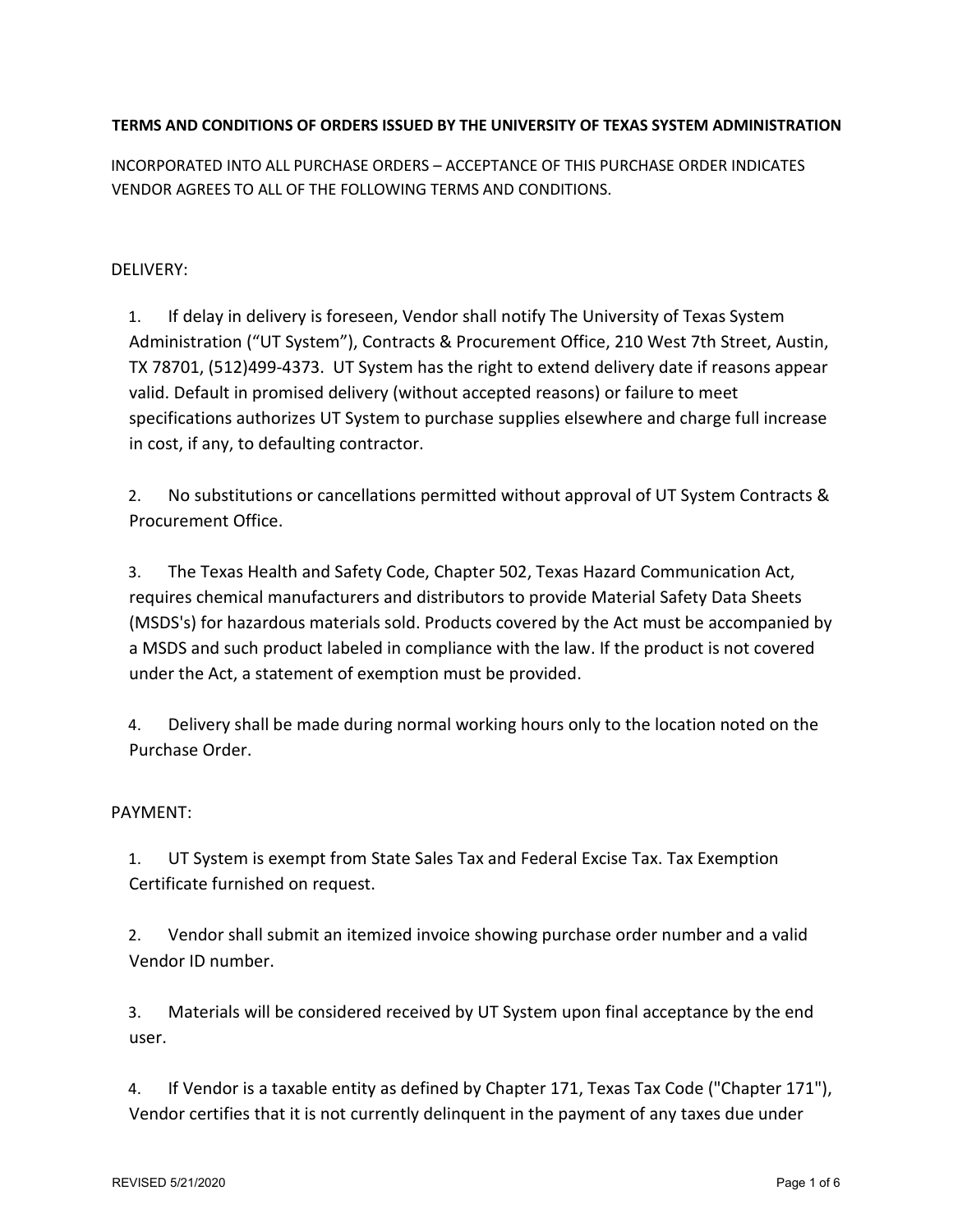Chapter 171, or that Vendor is exempt from the payment of those taxes, or that Vendor is an out-of-state taxable entity that is not subject to those taxes, whichever is applicable.

5. Pursuant to Sections 2107.008 and 2252.903, Texas Government Code, Vendor agrees that any payments owing to Vendor under this Order may be applied directly toward any debt or delinquency that Vendor owes the State of Texas or any agency of the State of Texas regardless of when it arises, until such debt or delinquency is paid in full.

6. All payments shall be made in accordance with Texas Government Code, Chapter 2251 (Texas [Prompt Payment Act](https://statutes.capitol.texas.gov/Docs/GV/htm/GV.2251.htm)). Standard payment terms in accordance with the Texas Prompt Payment Act are Net 30 from receipt of materials/services, or receipt of invoice, whichever is later, unless otherwise specified by the purchase order.

## GENERAL:

1. Pursuant to Section 2155.004 and 2155.006, Texas Government Code, Vendor certifies that the individual or business entity named in this Order is not ineligible to receive the award of or payments under this Order and acknowledges that this Order may be terminated and payment withheld if this certification is inaccurate.

2. Pursuant to Section 231.006, Texas Family Code, Vendor certifies that it is not ineligible to receive the award of or payments under this Order and acknowledges that this Order may be terminated and payment may be withheld if this certification is inaccurate.

3. If Vendor will provide services under this Order, Vendor covenants and agrees that in accordance with Section 2155.4441, Texas Government Code, in performing its duties and obligations under this Order, Vendor will purchase products and materials produced in Texas when such products and materials are available at a price and delivery time comparable to products and materials produced outside of Texas.

4. Except as otherwise provided in this Section, all notices, consents, approvals, demands, requests or other communications provided for or permitted to be given under any of the provisions of this Order will be in writing and will be deemed to have been duly given or served when delivered by hand delivery or when deposited in the U.S. mail by registered or certified mail, return receipt requested, postage prepaid, and addressed as follows: The University of Texas System, Contracts & Procurement Office, 210 West 7th Street, Austin, TX 78701, or such other person or address as may be given in writing by UT System Administration in accordance with the aforesaid. Such a notice must reference the purchase order number for this Order.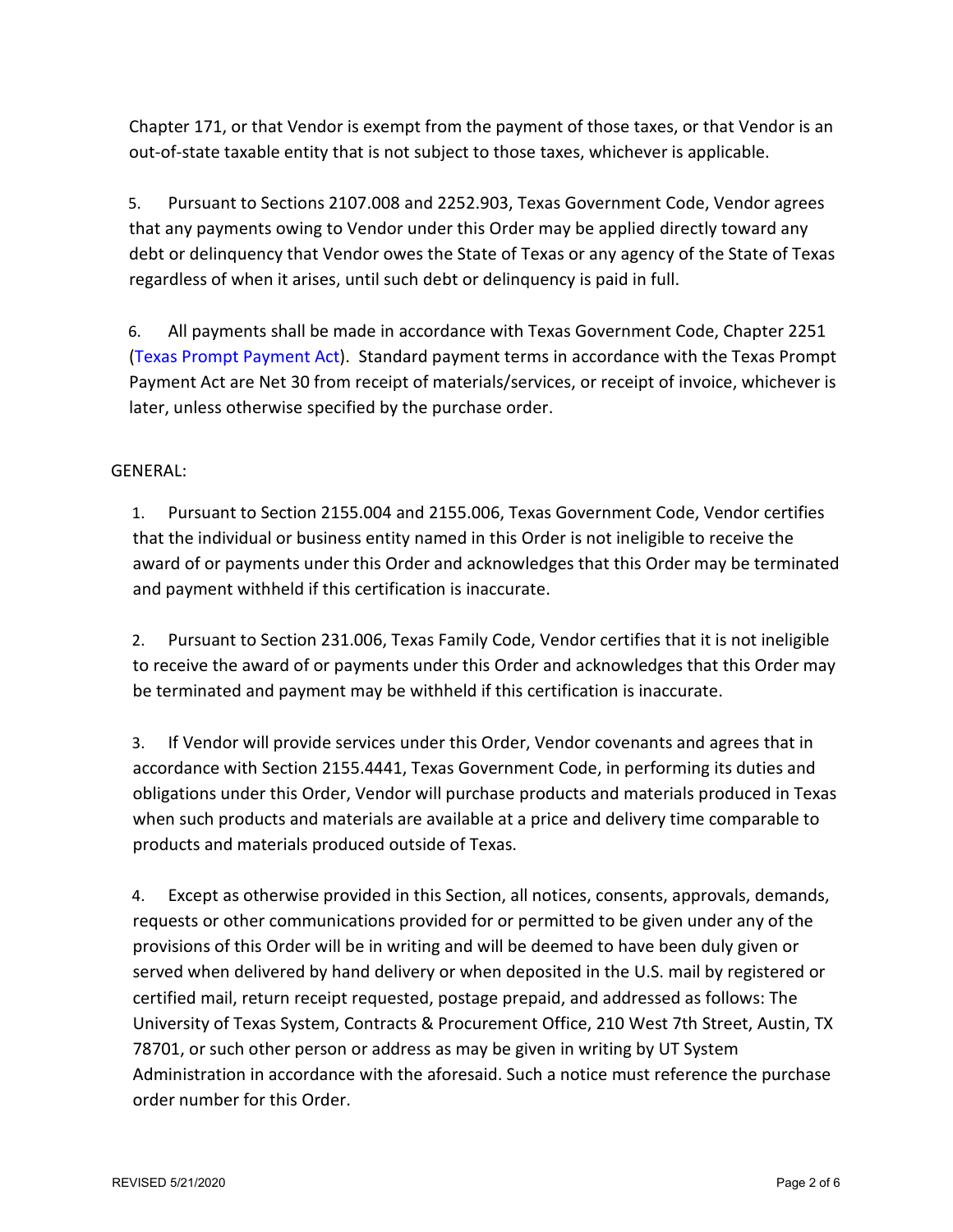5. This Order supersedes all prior agreements, written or oral, between Vendor and UT System and will constitute the entire agreement and understanding between the parties with respect to the subject matter hereof. This Order and each of its provisions will be binding upon the parties and may not be waived, modified, amended or altered except by a writing signed by UT System and Vendor.

6. Vendor understands that acceptance of funds under this Order constitutes acceptance of the authority of the Texas State Auditor's Office, or any successor agency (collectively, "Auditor"), to conduct an audit or investigation in connection with those funds pursuant to Sections 51.9335(c), 73.115(c) and 74.008(c), Texas Education Code. Vendor agrees to cooperate with the Auditor in the conduct of the audit or investigation, including without limitation providing all records requested. Vendor will include this provision in all contracts with permitted subcontractors.

7. No member of the Board of Regents of The University of Texas System has a direct or indirect financial interest in the transaction that is the subject of this Order.

#### INSURANCE:

In the event the Vendor, its employees, agents or subcontractors enter premises occupied by or under the control of UT System in the performance of this Order, the Vendor agrees that it will maintain public liability and property damage insurance in reasonable limits covering the obligations set forth in this Order, and will maintain workers compensation coverage (either by insurance or if qualified pursuant to law, through a self-insurance program) covering all employees performing this order on premises occupied by or under the control of UT System.

## DISPUTE RESOLUTION PROVISION:

To the extent that Chapter 2260, Texas Government Code, is applicable to this Order and is not preempted by any other applicable law, the dispute resolution process provided for in Chapter 2260 and the related rules adopted by the Texas Attorney General pursuant to Chapter 2260 shall be used by The University of Texas System and Vendor to attempt to resolve any claim for breach of contract made by Vendor that cannot be resolved in the ordinary course of business. The Chief Business Officer of The University of Texas System shall examine Vendor's claim and any counterclaim and negotiate with Vendor in an effort to resolve such claims. The parties hereto specifically agree that (i) neither the execution of this Order by The University of Texas System nor any other conduct, action or inaction of any representative of The University of Texas System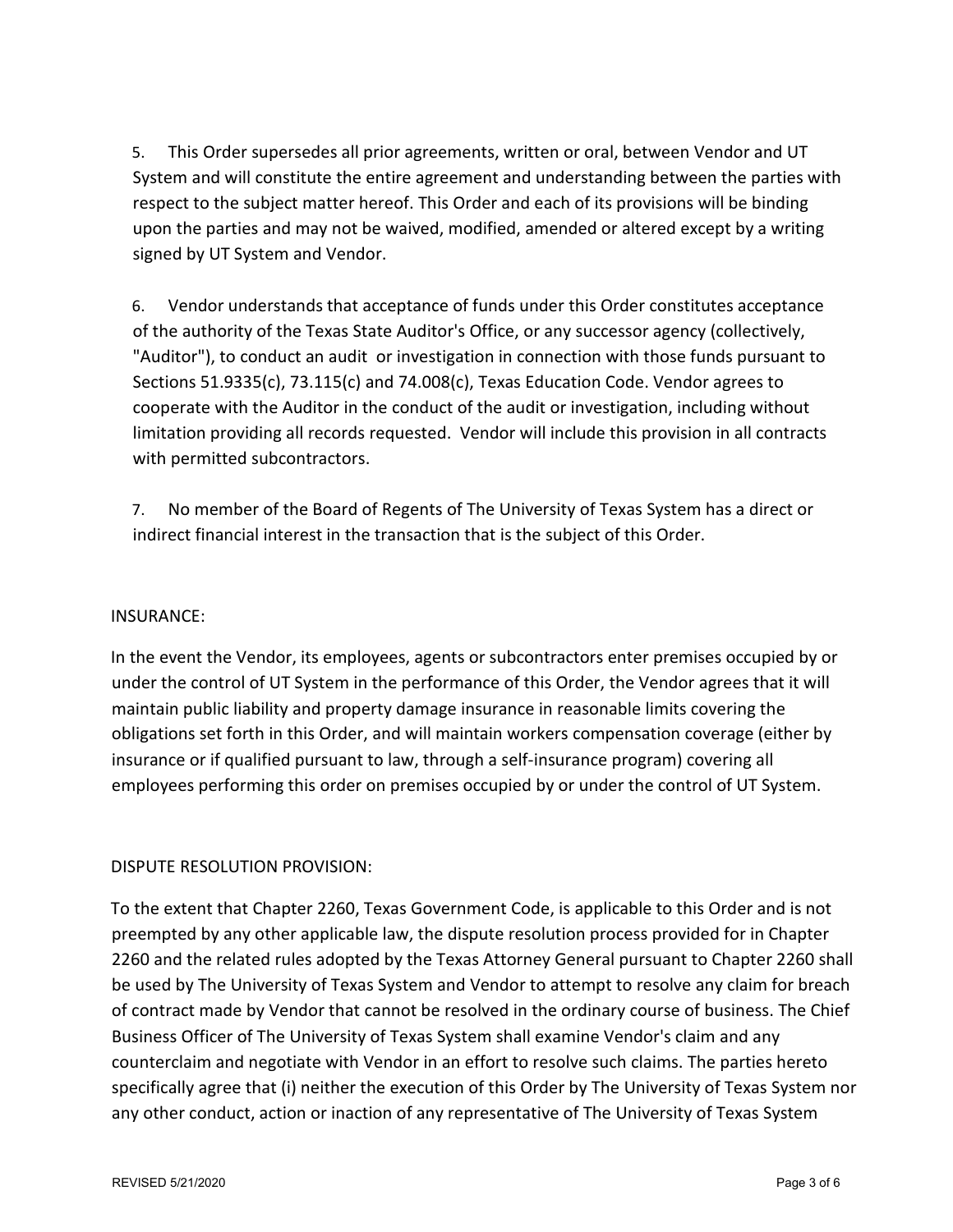relating to this Agreement constitutes or is intended to constitute a waiver of The University of Texas System's or the state's sovereign immunity to suit; and (ii) The University of Texas System has not waived its right to seek redress in the courts.

#### TERMINATION:

1. Termination for Convenience:

Upon written notice to the Vendor, UT System may terminate this contract, in whole or in part, whenever UT System shall determine that such termination is in the best interest of UT System. UT System shall pay all reasonable costs incurred up to the date of termination and all reasonable costs associated with termination of the contract. However, the Vendor may not be reimbursed for anticipatory profits.

Termination hereunder, including the determination of the rights and obligations of the parties, shall be governed by the provisions of the UT System's Procurement Policies and Procedures.

## 2. Termination for Default:

When the Vendor has not performed or has unsatisfactorily performed the contract, payment shall be withheld at the discretion of UT System. Failure on the part of a Vendor to fulfill contractual obligations shall be considered just cause for termination of the contract and the Vendor is not entitled to recover any costs incurred by the Vendor up to the date of termination. Termination hereunder, including the determination of the rights and obligations of the parties, shall be governed by the provisions of UT System's Procurement Policies and Procedures.

#### 3. Termination for Loss of Funding:

Continuation of the obligations set forth in this purchase past the end of any fiscal year (August 31st) may be dependent upon the appropriation and allotment of funds by the Texas State Legislature (the "Legislature") and/or allocation of funds by the Board of Regents of The University of Texas System (the "Board"). If the Legislature fails to appropriate or allot the necessary funds, or the Board fails to allocate the necessary funds, then UT System shall issue written notice to Vendor and UT System may terminate the Agreement without further duty or obligation hereunder. Vendor acknowledges that appropriation, allotment, and allocation of funds are beyond the control of UT System.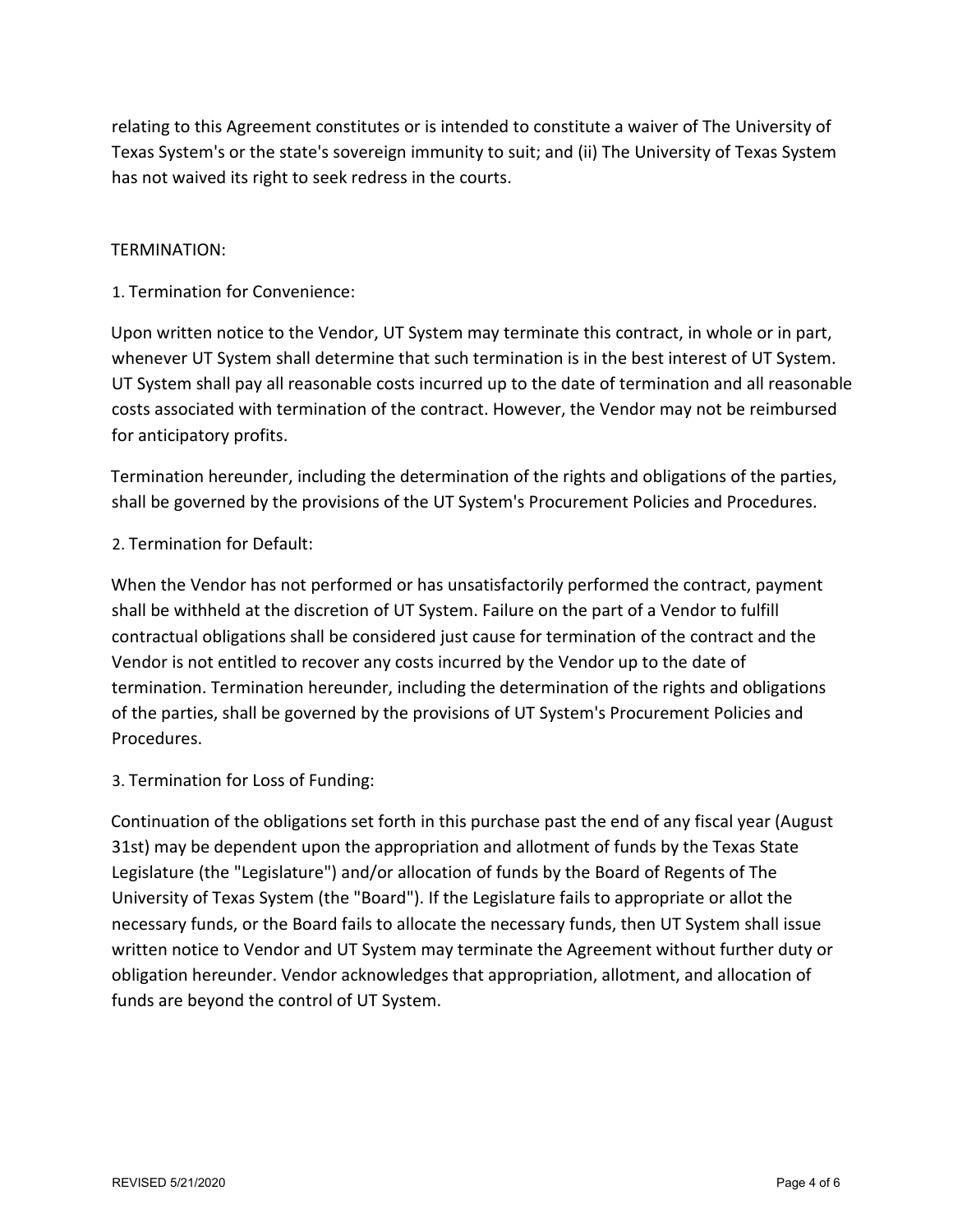## ACCESS BY INDIVIDUALS WITH DISABILITIES:

Vendor represents and warrants ("EIR Accessibility Warranty") that the electronic and information resources and all associated information, documentation, and support that it offers to provide to UT System under this Order (collectively, the "EIRs") comply with the applicable requirements set forth in Title 1, Chapter 213 of the Texas Administrative Code and Title 1, Chapter 206, Rule §206.70 of the Texas Administrative Code (as authorized by Chapter 2054, Subchapter M of the Texas Government Code.) To the extent Vendor becomes aware that the EIRs, or any portion thereof, do not comply with the EIR Accessibility Warranty, then Vendor represents and warrants that it will, at no cost to University, either (1) perform all necessary remediation to make the EIRs satisfy the EIR Accessibility Warranty or (2) replace the EIRs with new EIRs that satisfy the EIR Accessibility Warranty. In the event that Vendor is unable to do so, then University may terminate this Order and Vendor will refund to UT System all amounts UT System has paid under this Order within thirty (30) days after the termination date.

#### SAFEGUARDING OF CONFIDENTIAL DATA:

If the item(s) or service(s) specified in this Purchase Order require Vendor access to Confidential Data (e.g. social security numbers, credit card numbers, Family Educational Rights and Privacy Act (FERPA) protected data, Health Insurance Portability and Accountability Act (HIPAA) protected data), Contractor agrees that it may (1) create, (2) receive from or on behalf of UT System, or (3) have access to records or systems containing Confidential Data. Vendor represents, warrants, and certifies that it will: (1) hold information in the strictest confidence and will not use or disclose information except as (a) permitted or required by this Agreement, (b) required by law, or (c) otherwise authorized by UT System in writing; (2) safeguard information according to commercially reasonable administrative, physical and technical standards (e.g., National Institute of Standards and Technology, Center for Internet Security, GrammLeach Bliley Act, Payment Card Industry Data Security Standards (PCI-DSS); and (3) continually monitor its operations and take any action necessary to assure the information is safeguarded in accordance with the terms of this Agreement. At the request of UT System, Vendor agrees to provide UT System a written summary of the procedures the Vendor uses to safeguard this information. If an impermissible use or disclosure of any of the Confidential Data occurs, Vendor will provide written notice to UT System within one (1) business day after Vendor's discovery of use or disclosure. Vendor will promptly provide UT System all information requested by UT System regarding the impermissible use or disclosure. In addition to any other termination rights set forth in this Agreement and any other rights at law or equity, if UT System reasonably determines that the Vendor has breached any restrictions or obligations set forth in this section, UT System may immediately terminate this Agreement without notice or opportunity to cure.